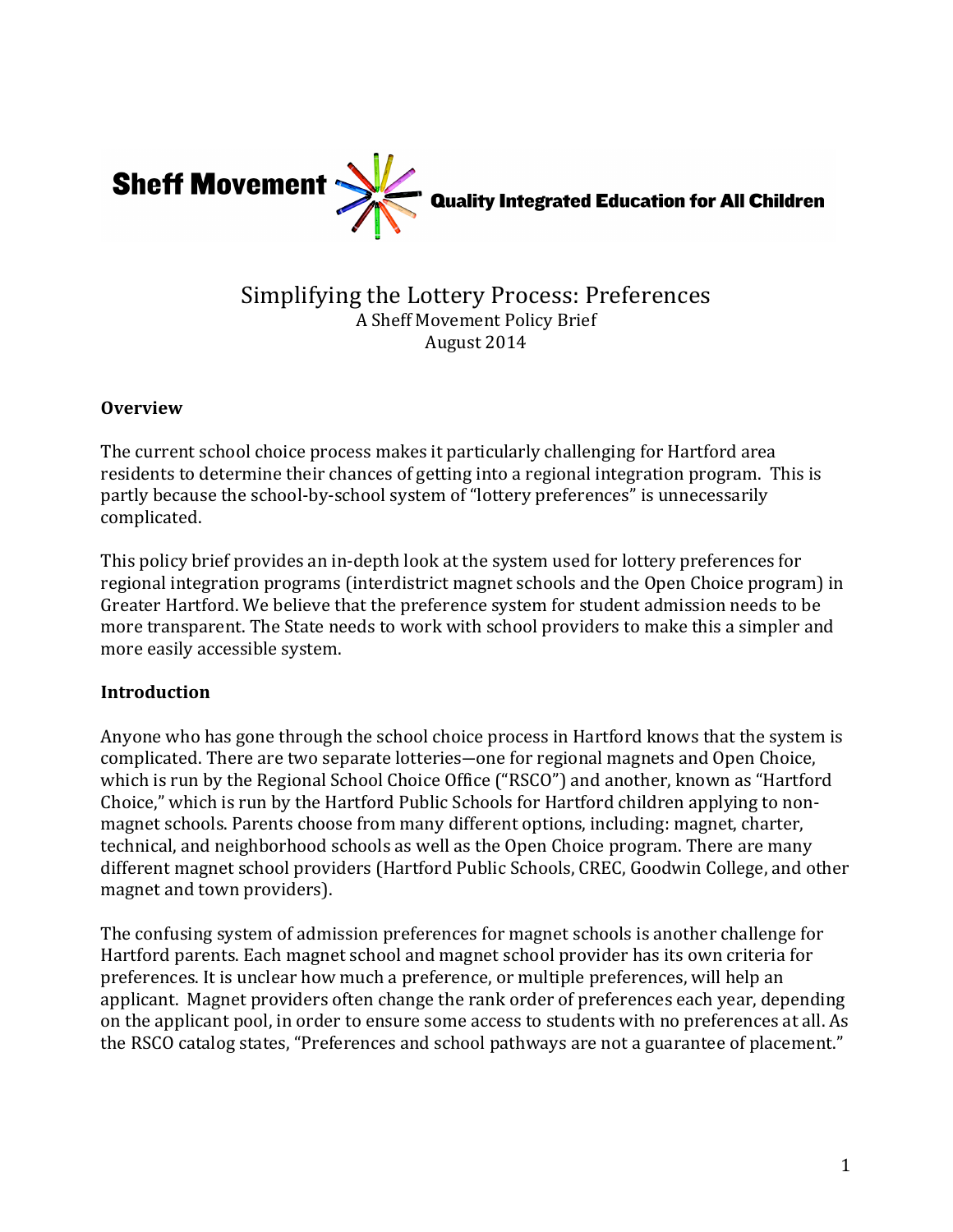Here is what the system of Hartford preferences looks like for 10 selected magnet schools in the RSCO catalog:

| <b>Breakthrough Magnet School</b>                                    | · Neighborhood (Hartford residents)<br>- School Pathways: To Connecticut IB<br>Acad., CT River Acad., Great Path Acad.,<br>High School, Inc., Journalism and Media.<br>Magnet, Pathways Acad. of Technology<br>and Design, R.J. Kinsella Magnet, Sport | and Medical Sciences Academy, University High-<br>School of Science and Engineering<br>. Sibling lonly PK3 and PK4]<br>· Staff<br>· Zone 3 [Hartford residents] |
|----------------------------------------------------------------------|--------------------------------------------------------------------------------------------------------------------------------------------------------------------------------------------------------------------------------------------------------|-----------------------------------------------------------------------------------------------------------------------------------------------------------------|
| <b>Breakthrough II</b>                                               | - Neighborhood (Hartford residents)<br>- Sibling (only PK3 and PK4)                                                                                                                                                                                    | · Staff<br>· Zone 1 [Hartford residents]                                                                                                                        |
| <b>Capital Community College</b><br><b>Senior Magnet Academy</b>     | - Sibling                                                                                                                                                                                                                                              | · Staff                                                                                                                                                         |
| <b>Capital Preparatory Magnet</b><br>School - Lower School Program   | · Neighborhood (Hartford residents)<br>· Staff                                                                                                                                                                                                         | · Zone 2 [Hartford residents]                                                                                                                                   |
| <b>Capital Preparatory Magnet</b><br>School - Upper School Program   | - Staff                                                                                                                                                                                                                                                |                                                                                                                                                                 |
| <b>Classical Magnet School</b>                                       | · School Pathways: Incoming from<br>Glastonbury-East Hartford Magnet<br>School, International Magnet School for<br>Global Citizenship, Museum Academy,                                                                                                 | Reggio Magnet School of the Arts, University of<br>Hartford Magnet School<br>· Sibling<br>· Staff                                                               |
| <b>Connecticut IB Academy</b>                                        | - Partner districts                                                                                                                                                                                                                                    | · School Pathway: Incoming from Breakthrough<br>Magnet School                                                                                                   |
| <b>Connecticut River Academy</b><br>at Goodwin College               | - School Pathways: Incoming from<br>Breakthrough Magnet, Environmental<br>Sciences Magnet School at Mary                                                                                                                                               | Hooker, Two Rivers Magnet Middle<br>· Sibling<br>· Staff                                                                                                        |
| <b>Discovery Academy</b>                                             | - Sibling                                                                                                                                                                                                                                              | · Staff                                                                                                                                                         |
| <b>Environmental Sciences Magnet</b><br><b>School at Mary Hooker</b> | - Neighborhood (Hartford residents)<br>· School Pathways: To Connecticut River<br>Academy at Goodwin College, Great Path<br>Acad., High School, Inc., Journalism and<br>Media Magnet, Pathways Academy of                                              | Technology and Design, R.J. Kinsella Magnet,<br>University High School of Science and<br>Engineering<br>· Sibling<br>· Staff                                    |

As the chart demonstrates, some schools have neighborhood and "zone" preferences for Hartford residents. Others do not. Some schools have extensive pathway programs, others do not. Many schools have "staff" and "sibling" preferences, but it is not clear how these interact with other preferences. And RSCO does not explain how multiple preferences are ranked or factored together.

The Hartford Public Schools brochure does not include any information about preferences for their separate "Choice Lottery," although they also use a combination of neighborhood, zone, and sibling preferences.

## **The Consequences**

*Fairness:* The magnet providers adjust the ranking of preferences each year in an effort to give access to as wide a range of Hartford families as possible. Yet when there isn't clear information about how the system works, parents can question the fairness of the process.

*Separated Siblings:* While some parents may actively choose to have their children in different schools, sibling preferences are an important incentive that helps encourage families to participate in regional choice. Currently, many Hartford families have children at multiple schools, and sometimes in multiple Open Choice districts. While there is sibling preference for most magnet schools, it does not guarantee sibling admission. In addition, only some Suburban Open Choice programs have preference for siblings applying *at the same time*, but none of the magnet programs do. In the context of a regional education system, splitting up families can result in complicated transportation logistics and can reduce parent participation when parent attention is split between multiple schools.